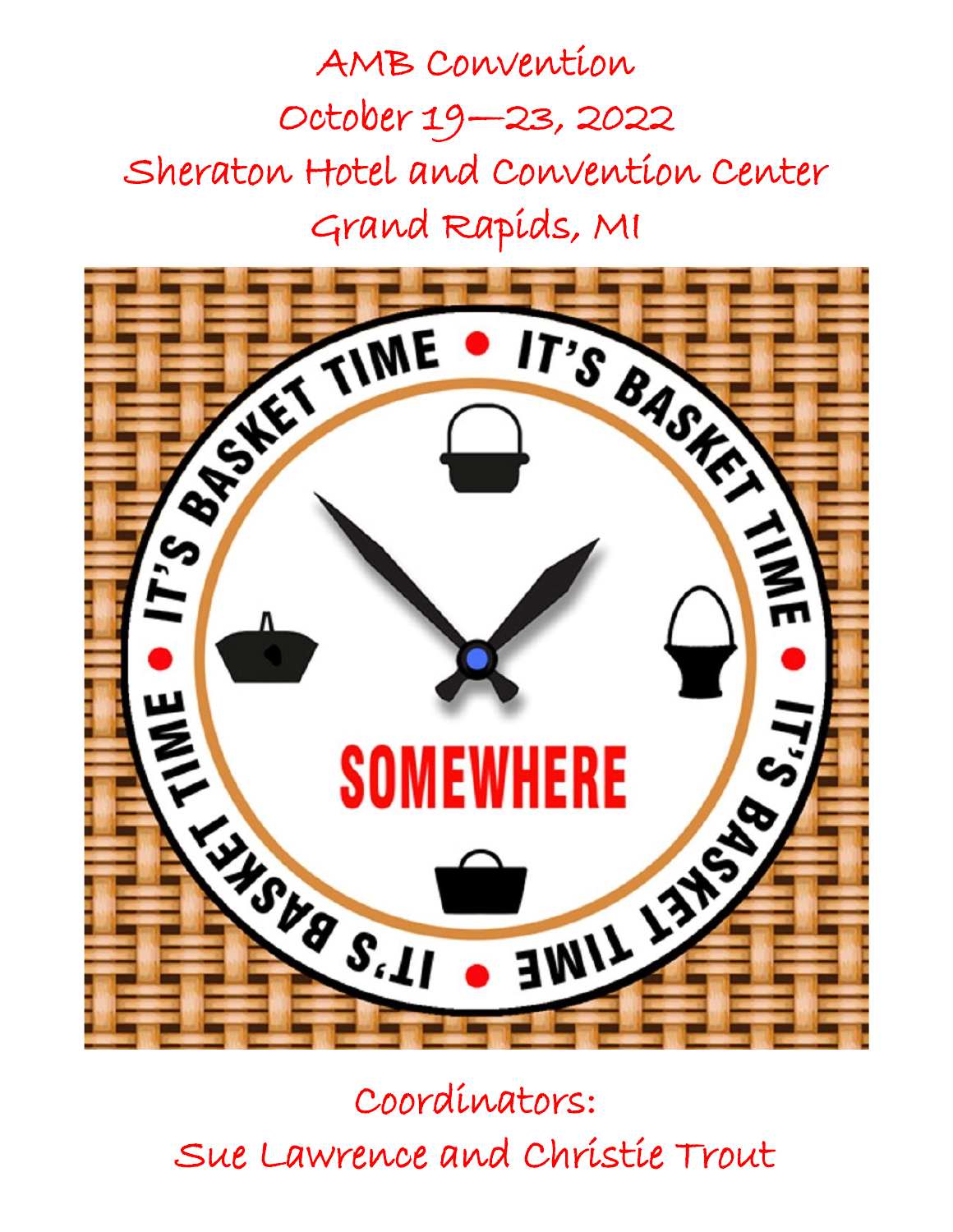## Convention Committee

| Information Center/Teacher Board/Public Day Renee Eddy and Shirley Jones |  |
|--------------------------------------------------------------------------|--|
|                                                                          |  |
|                                                                          |  |
|                                                                          |  |
|                                                                          |  |
|                                                                          |  |
|                                                                          |  |
|                                                                          |  |
|                                                                          |  |
|                                                                          |  |
|                                                                          |  |
|                                                                          |  |
|                                                                          |  |
|                                                                          |  |
|                                                                          |  |
|                                                                          |  |
|                                                                          |  |
|                                                                          |  |
|                                                                          |  |
|                                                                          |  |

Please take the time to thank the committee that worked all year to bring you such a great event. There is no pay higher than gratitude and kindness.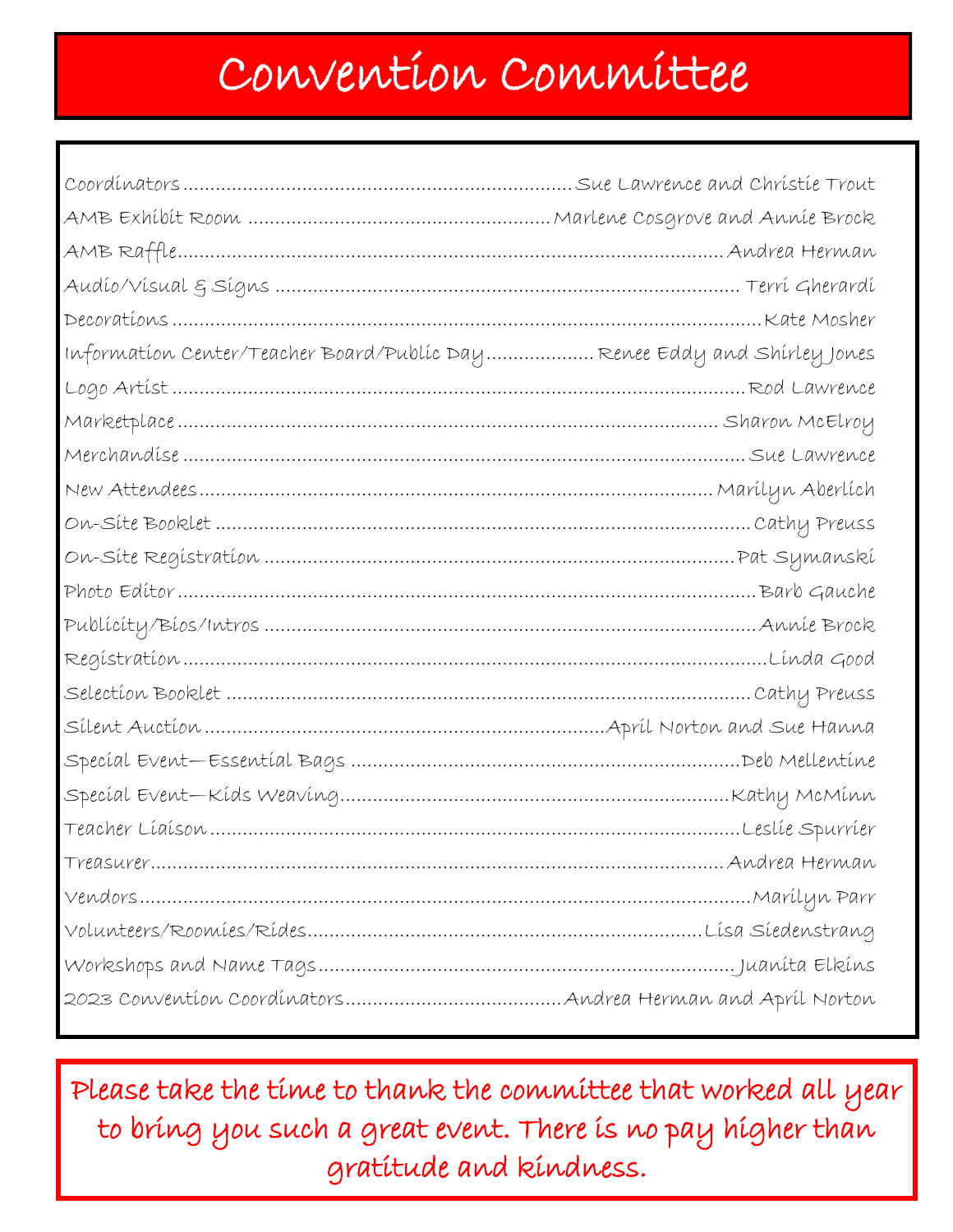## The Sheraton Hotel, Grand Rapids

The Sheraton is undergoing a major renovation currently and will reopen at the end of May/beginning of June. When complete, the hotel will have a restaurant with bar, Starbucks and a Market Pantry with microwave. All rooms will have mini fridges.

**Please wait until June 1 to make your reservations.**

## **Getting Here:**

Driving from the North: US-131 South to I-96 East to Exit 43B. Hotel is 1/4 mile on the right.

Driving from the South: US-131 North to I-196 East to I-96 East to Exit 43B. Hotel is 1/4 mile on the right.

Closest airport is Gerald R Ford International Airport, 2 miles from the hotel.



**On Site Information:** Car parking is free

Check in time is 4:00pm Check out time is 12:00pm Late check out is available. Request at registration desk.